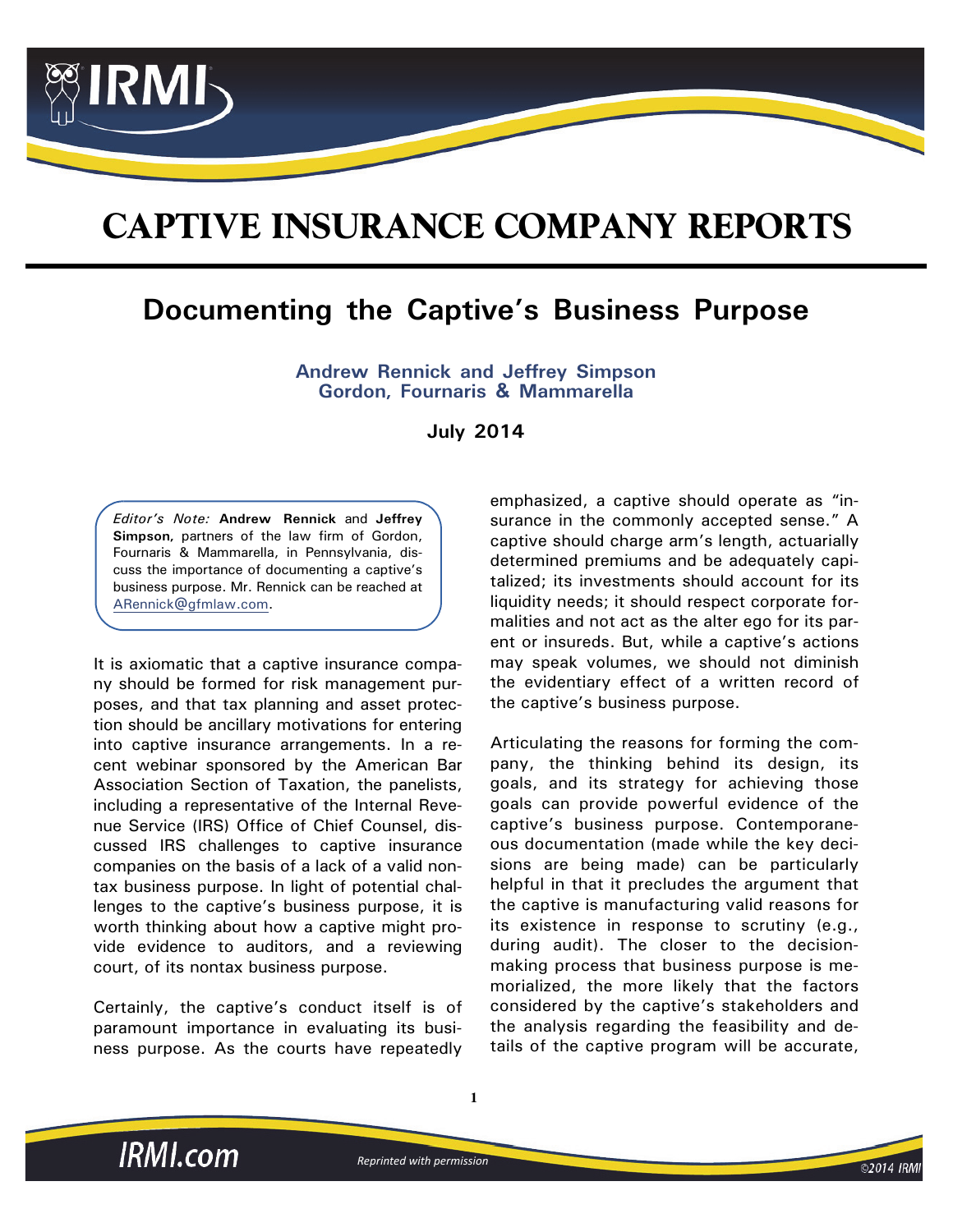[since memories fade, notes are lost, and e](mailto:mw@kirkwayintl.com)mails are deleted.

Documenting business purpose should be a collective project involving all of the captive's stakeholders (e.g., the corporate parent or insured, the captive manager, and its counsel). The process starts with memorializing the factors that went into deciding that a captive arrangement is desirable. The first professional who meets with the insured regarding a captive program, whether a captive manager, a CPA, or counsel, should encourage the insured to document its insurance needs, so as to create a record of the problem(s) for which a captive might be a solution. If there is a triggering event, such as a change in the corporate parent or insured's risk profile that its commercial coverage is unable to address, or an incident that changes the parent's ability to obtain reasonably priced coverage, that event should be described.

Attempts to address the parent's risk management concerns through the commercial market should also be documented—including quotes from commercial insurers (or challenges obtaining coverage). This process not only provides evidence of the captive's business purpose but also serves as the foundation for the underwriting process. Ideally it will spark thoughts regarding the risks that the insured is currently self-insuring that may be appropriate for a captive.

### **Summarizing Memo**

As the captive enters into the planning stage, the captive manager and the captive's counsel should document the key decision points, such as the risks to be insured, reinsurance arrangements, if any, the selection of service providers, the ownership structure for the captive, and the selection of the captive's domicile. An excellent form of documentation is a memorandum produced by the captive manager or counsel summarizing the program.

Such a memorandum can serve as an executive summary of the program for the various stakeholders' future reference and can provide valuable material for the captive's business plan and feasibility study.

#### **Feasibility Study/Business Plan**

The business plan and feasibility study are ideal places to document business purpose, as they respond to the fundamental questions regarding the captive—what are its goals and how will it work? Because these documents often call for a description of the captive in narrative form, they provide an excellent opportunity to weave a discussion of business purpose into the description of the captive's purpose, goals, and operations. For example, instead of simply listing the risks to be covered and the structure of a captive's reinsurance pool, the business plan can explain why obtaining coverage for those risks is important to the captive's parent, and how the reinsurance arrangements work to mitigate risk, manage cash flow, etc.

A robust discussion of business purpose in the business plan and feasibility study has additional benefits in that it can help the regulators understand the captive's intended purpose, leading to a smoother approval process, and that it can provide a touchstone for the captive's management and advisers as they evaluate the captive's performance on an ongoing basis.

#### **Conduct Meetings**

As a matter of good governance, the captive's management should meet regularly to review and discuss the captive's operations. One of the central roles of the captive's management is to measure the captive's operations and performance against its goals, so that it can give the captive's service providers strategic direction to help achieve those goals. In addition to having a robust discussion of business purpose at regular meetings, the captive's management and its counsel should document